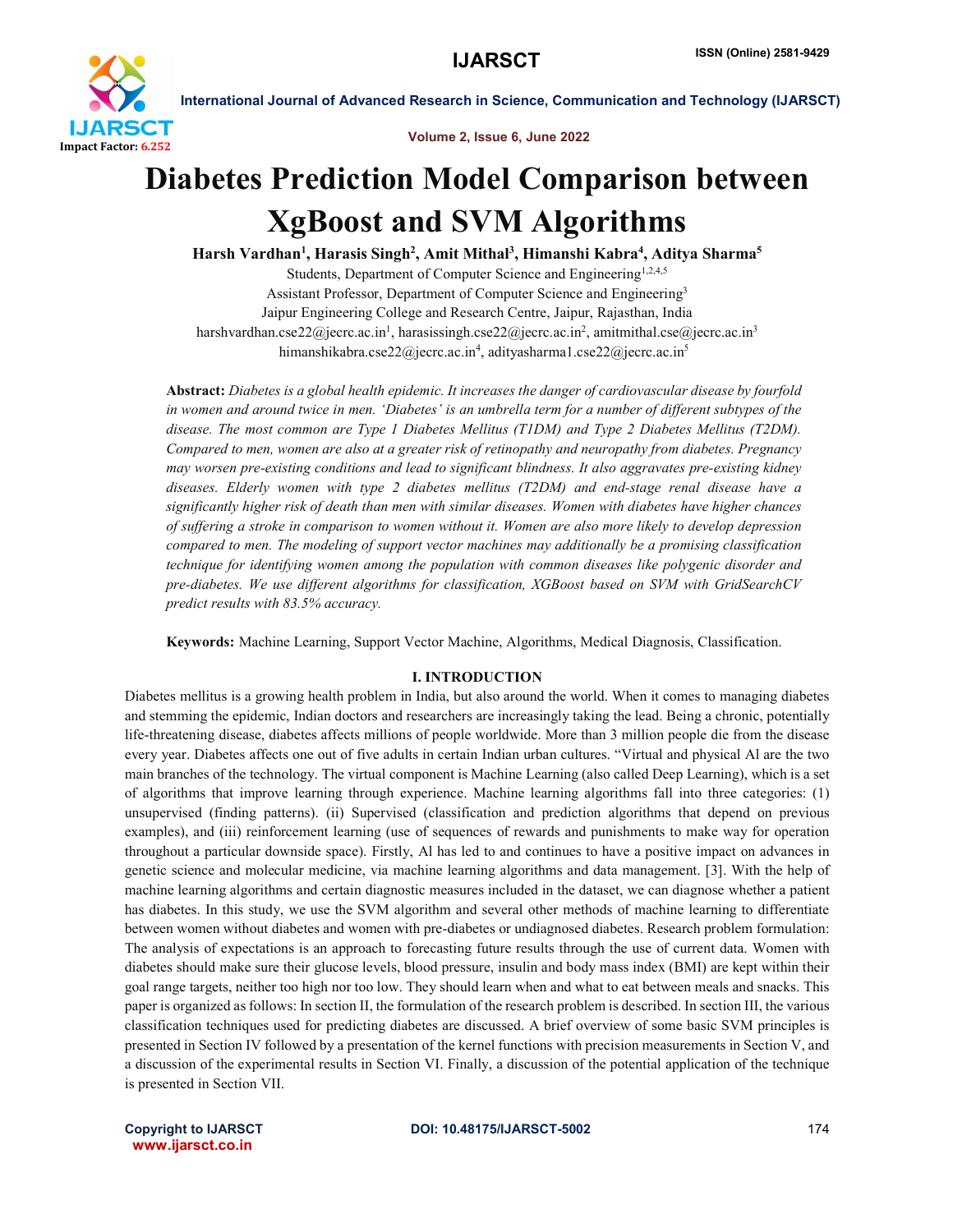

International Journal of Advanced Research in Science, Communication and Technology (IJARSCT)

#### Volume 2, Issue 6, June 2022

#### II. LITERATURE REVIEW

A. Bamnote, M.P., G.R., (2014) Using the Diabetes dataset from the UCI repository, Genetic Programming (GP) was used to train and assess the info for predicting polygenic disease. Results obtained from GP have the optimum exactness relative to alternative techniques introduced. By taking less time for the classifier generation, there's conjointly a serious increase in accuracy. It seems to be a helpful model for the predicting.

B. Aishwarya Iyer, et.al (2015) As a real-world body, it determines the diagnosis of diabetes. Diabetes diagnosis at an early stage is the key point of this. For the diagnosis of diabetes, the decision tree and naïve Bayes techniques are used this. And at the end of theday, the model proposed gives the safest and most successful outcome.

C. Orabi et al. (2016) A diabetes prediction system has been developed, with the main objective of predicting a candidate's diabetes at a particular age. The proposed framework is constructed using a decision tree algorithm, based on the notion of machine learning. The developed method works well at a selected age in predicting diabetes events, using the Decision tree algorithm with greater precision.

D. Sajida et al. (2016) discuss the role of ensemble machine learning methods such as Ada-boost and Bagging using the decision tree since diabetes risk factors were supported by the basis for classifying diabetes and patients as diabetic or non-diabetic. Results obtained after the experiment prove that the technique of Ada-boost outperforms the techniques of bagging and decision tree.

E. P. Suresh Kumar, et.al (2017) a model was proposed to solve all problems such as clustering and classifications from the current framework by applying the Data Mining technique. This approach is to diagnose the type of diabetes from patient data obtained. For the purpose of the investigation, all the data obtained from the 650 patients was included in the paper and its results were described. To cluster the entire dataset, the K-means algorithm is used. It is split into three datasets, such as gestational diabetescluster-0, type 1 diabetes cluster-1 and cluster-2 for type-2 diabetes, a former clustered dataset was used in the classification model as an input for the classification process, such as the patient's risk levels of diabetes as mild, moderate, and extreme. Finally, the output of each classification algorithm is evaluated based on the obtained outcome.

F. Han Wu, et.al (2018) model was suggested to predict type 2 diabetes mellitus (T2DM) and to increase the prediction model's accuracy. The two-part model supported a series of pre-processing techniques, and the K-means algorithm or logistic regression algorithm was improved in the second step. For the Information Research toolkit, the Pima Indians Diabetes Dataset and the Waikato Ecosystem were used to contrast the effects of various techniques. Compared to other models, the proposed model shows improved accuracy and also provides adequate consistency for the dataset.

#### III. RESEARCH METHODOLOGY

To classify the data into a certain number of classes, the SVM classifier and XGBoost is used. It is very difficult to apply machine learning and data mining in any single research study in order to evaluate diabetes. Using various kernels, we'll evaluate SVM algorithm and XGBoost and then add them to the dataset. In terms of precision scores, the outcomes of these various methods will be compared.

#### 3.1 Brief Overview of Used Algorithms

#### 3.1.1 Support Vector Machine (SVM)

The SVM is a standard set of supervised machine learning models based on classification. SVMs aim to find the best separation hyperplane between two classes, given two training samples. "In SVM, the empirical classification error and geometric margin are simultaneously minimized, thus the term Maximum Margin Classifier. In SVM, the principle of structural risk minimization is applied, which is a general algorithm, which supports guaranteed risk bounds of statistical learning theory.By implicitly transforming their inputs into high-dimensional feature spaces by using the kernel trick, SVMs can perform non-linear classification efficiently. It is possible to construct the classifier without explicitly knowing the feature space by using the kernel trick. "[7]. Using the SVM technique, the ideal separation hyperplane is found by optimizing the space between the two decision limits. Maximizing the distance between the hyperplanes is established mathematically by  $wtx + b = -1$ , this distance is equally equal to  $2/||w||$ . This means we want to solve a limit of  $2/||w||$ .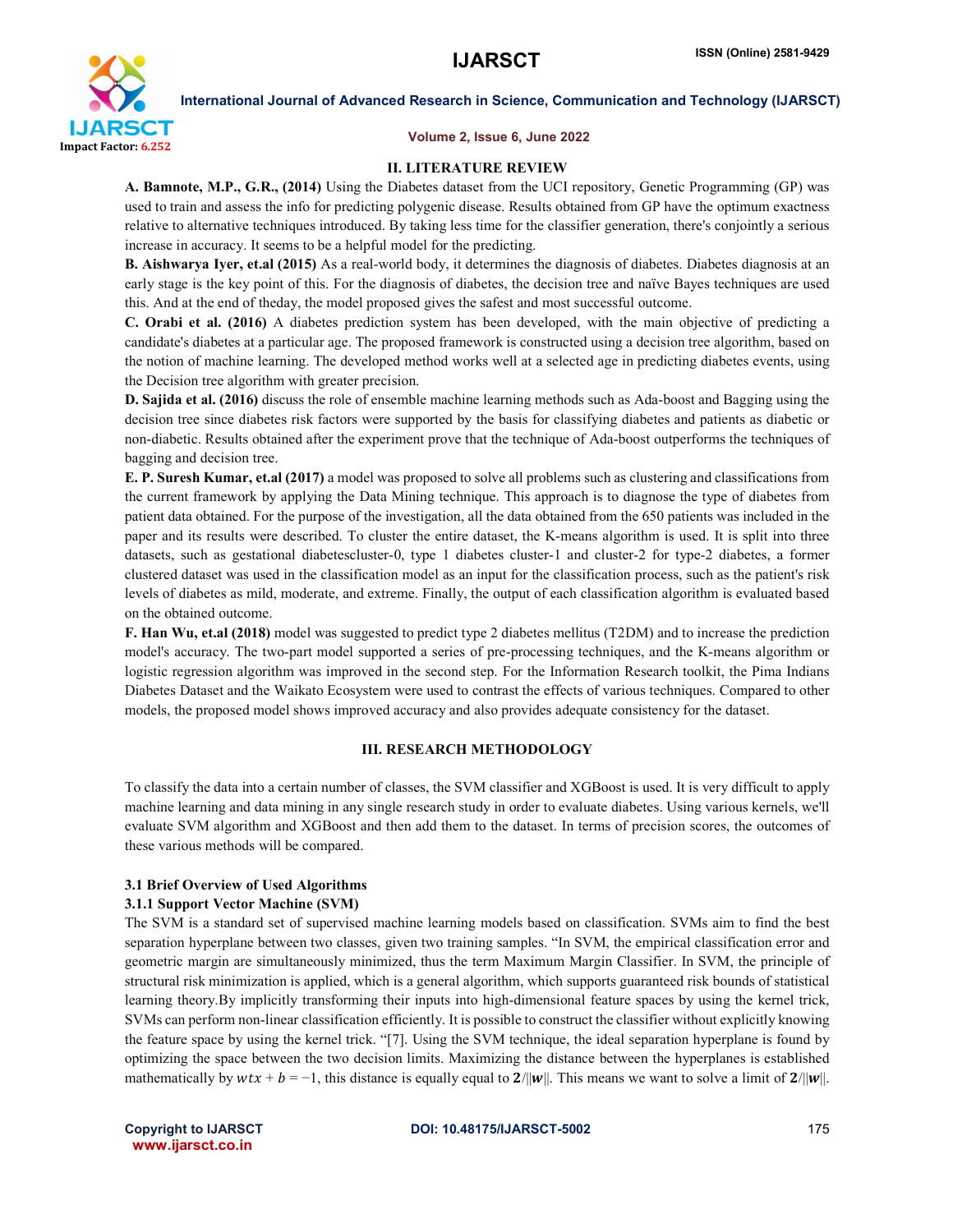## **IJARSCT** Impact Factor: 6.252

International Journal of Advanced Research in Science, Communication and Technology (IJARSCT)

#### Volume 2, Issue 6, June 2022

Equally, we want a minimum of  $||w||/2$ . Also, the SVM should properly classify all x (i), which means  $yi(wtxi + b) \ge 1$ ,  $\forall i \in \{1, N\}.$ 



Fig 1: "Maximum-margin hyperplane and margins for an SVM trained with samples from two classes." [11]

#### 3.1.2 Radial Basis Kernel Function (RBF)

Radial basis kernels seek out non-linear classifiers or regression curves. For our regression or classification line, the kernel's primary purpose is to calculate quadratic, cubic, or polynomial equations in any d-dimensional space where d > l in order to get a quadratic, cubic, or polynomial equation of greater degree. Since a Radial basis kernel uses exponent and we know that the expansion of exgives a polynomial equation of infinite power, so making use of this kernel, we can get a curve that can satisfy any complex dataset. The kernel output depends on the Euclidean distance of  $(xi, xj)$  from (among these one will be a support vector and the other will be a testing data point) and  $\sigma$  is a free parameter.

 $K (xi, xj) = exp (-||xi - xj||/2\sigma^2)$ 

#### 3.1.3 XGBoost

XGBoost is an implementation of Gradient Boosted decision trees. This algorithm involves creation of decision trees in sequential form. Weights have a vital role to play in XGBoost. All the independent variables are assigned with weights which are then sent as input into the decision tree for predicting results. The weight of variables which are wrongly predicted by the decision tree increases and then these variables are sent as input to the second decision tree. These individual classifiers/predictors then ensemble to provide a robust and accurate model. It will work on regression, classification, ranking, and user-defined prediction issues.

$$
\hat{y}_i = \sum_{k=1}^K f_k(x_i), f_k \in \mathcal{F}
$$

### 3.1.4 GridSearchCV

GridSearchCV is a library function which is a member of Scikit-learn machine learning library. It allows us to loop through predefined hyper parameters and properly fit our estimator (model) on our training dataset, so we can handpick the best parameters from the listed hyper parameters. Additionally, it allows us to specify the number of times we want to cross-validate each set of hyper parameters. Below are the few basic hyper parameters we need to define:

- 1. estimator: estimator object we created
- 2. **params grid:** the dictionary object that holds the hyper parameters we want to try
- 3. scoring: evaluation metric that we want to use, we can simply pass a valid string/ object of evaluation metric
- 4. cv: number of cross-validation we want perform for hyper parameters
- 5. verbose: set it to 1 to get the detailed print out while we fit the data to GridSearchCV
- 6. n jobs: number of processes we wish to run in parallel for this task. If it's  $-1$ , it will use all available processors.

### 3.2 Dataset Used

"The planned work is conducted on polygenic disease Dataset named Pima Indians Diabetes Dataset (PIDD) that is taken from the UCI Repository. This dataset contains medical details of 768 female patients. The dataset additionally comprises of numeric-valued eight attributes" [12]. "And at intervals the last column wherever the price of one category '0' treated as tested negative for diabetes and category '1' is treated as tested positive for diabetes [9]. Dataset description is outlined by Table-1 and Table-2 represents Attributes descriptions" [13]

.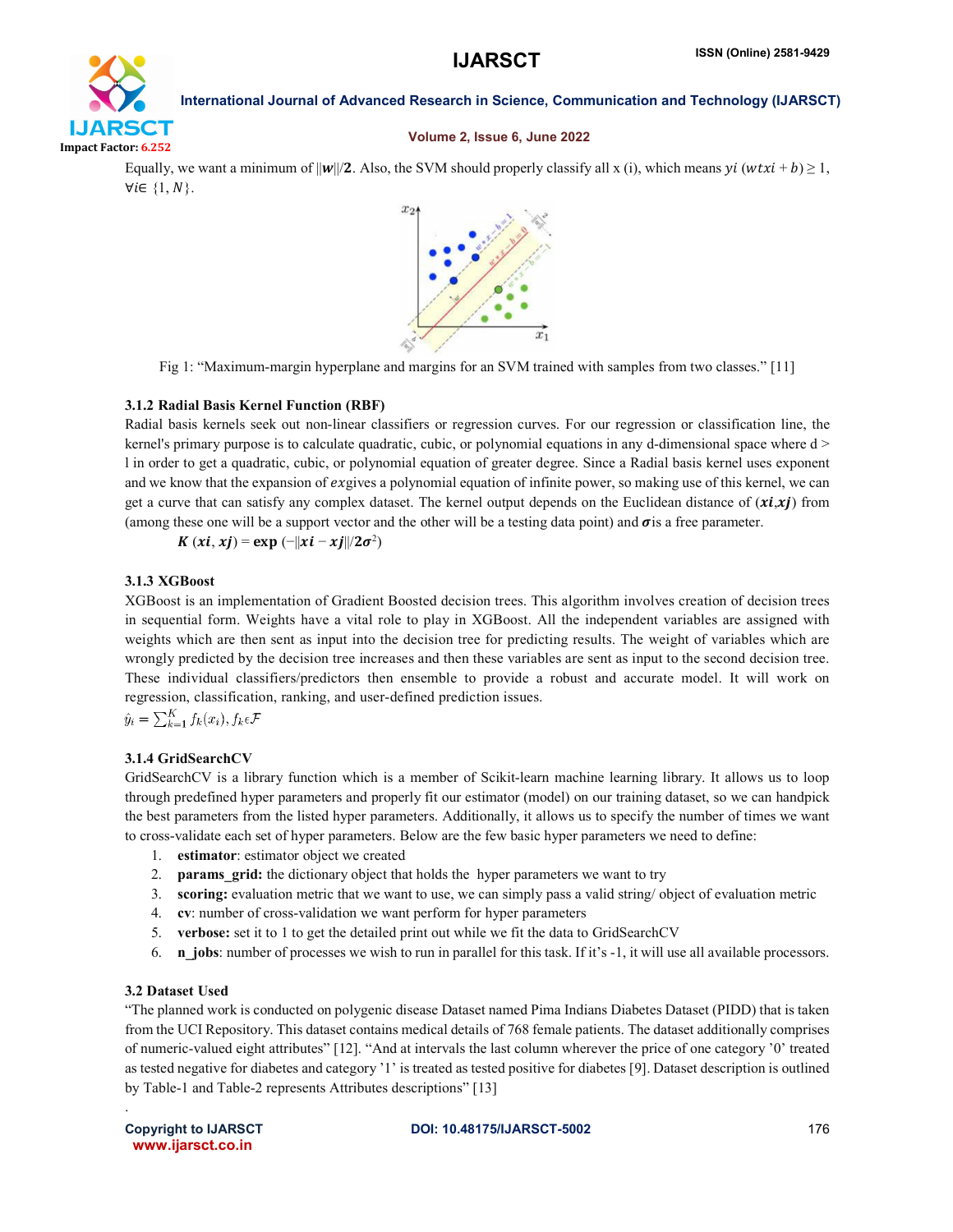

International Journal of Advanced Research in Science, Communication and Technology (IJARSCT)

#### Volume 2, Issue 6, June 2022

|                                     |                       | <b>Database</b> |                                                                                    | No. of columns | No. of rows |  |  |  |
|-------------------------------------|-----------------------|-----------------|------------------------------------------------------------------------------------|----------------|-------------|--|--|--|
|                                     |                       | <b>PIDD</b>     |                                                                                    | 9              | 768         |  |  |  |
| <b>Table 1: Dataset Description</b> |                       |                 |                                                                                    |                |             |  |  |  |
| S. No.                              | <b>Attribute Name</b> |                 | <b>Attribute Description</b>                                                       |                |             |  |  |  |
| Ι.                                  | Pregnancies           |                 | Amount of Pregnancy Cycles                                                         |                |             |  |  |  |
| 2                                   | Glucose               |                 | Concentration of plasma glucose for 2 hours in an oral glucose tolerance procedure |                |             |  |  |  |
| 3                                   | <b>Blood Pressure</b> |                 | Diastolic blood pressure (mm Hg)                                                   |                |             |  |  |  |
| 4                                   | <b>Skin Thickness</b> |                 | Triceps skin fold thickness (mm)                                                   |                |             |  |  |  |
| 5                                   | Insulin               |                 | 2-Hour serum insulin (mu U/ml)                                                     |                |             |  |  |  |
| 6                                   | BMI                   |                 | Body mass index (weight in kg/(height in m) $\frac{2}{2}$ )                        |                |             |  |  |  |
| 7                                   | Diabetes Pedigree     |                 | Diabetes pedigree function                                                         |                |             |  |  |  |
| 8                                   | Age                   |                 | Age (years)                                                                        |                |             |  |  |  |
| 9                                   | Class                 |                 | $0'$ and $1'$                                                                      |                |             |  |  |  |

Table 2: Dataset Features

#### 3.3 Measures of Accuracy

Machine Learning model accuracy is the estimation used to figure out which model is good at identifying patterns and relationships between the various features in a database depending on the input or the training data. The better a model can sum up concealed information, the better forecasts and insights it can offer. The SVM algorithm with its RBF kernel and XGBoost is employed during this review work. Accuracy Score, Recall, Precision, and F1 Score measures are utilized for the arrangement of this work. Table 3 defines these measures below.

| S. No. | <b>Measure</b>        | <b>Definition</b>                                                      | Formula                             |
|--------|-----------------------|------------------------------------------------------------------------|-------------------------------------|
|        | <b>Accuracy Score</b> | the closeness of a measured value to a true<br>value                   | $A = (TP + TN)/(TP + FN + TN + FP)$ |
|        | Precision             | the closeness of two or more measurements to<br>each other             | $P = TP / (FP + TP)$                |
| 3      | Recall                | recall means the percentage of a certain class<br>correctly identified | $R = TP / (FN + TP)$                |
| 4      | F1 Score              | It is the harmonic mean between precision and<br>recall                | $F = 2*(P*R)/(P+R)$                 |

Table 3: Measures of Accuracy

#### 3.4 Experimental Procedure

The steps are the following:

Step 1- Obtain the dataset.

Step 2- Dividing the dataset into training and testing samples.

Step 3- Normalizing the features- "Normalization may be a technique typically applied as a part of information preparation for machine learning. The goal of standardization is to vary the values of numeric columns within the dataset to use a typical scale, while not distorting variations in the ranges of values or losing information" [5].

Step 4- Applying SVM with totally RBF kernel and XGBoost on the testing sample and checking for the accuracy score. Step 5- Instantiating the model with the very best accuracy score.

Step 6- Check for the accuracy of the testing sample.

Step 7- Preciseness and recall to gauge the performance of classification.

Step 8- Use the model with a Docker-based internet API for Flask to predict results for individual female patients.